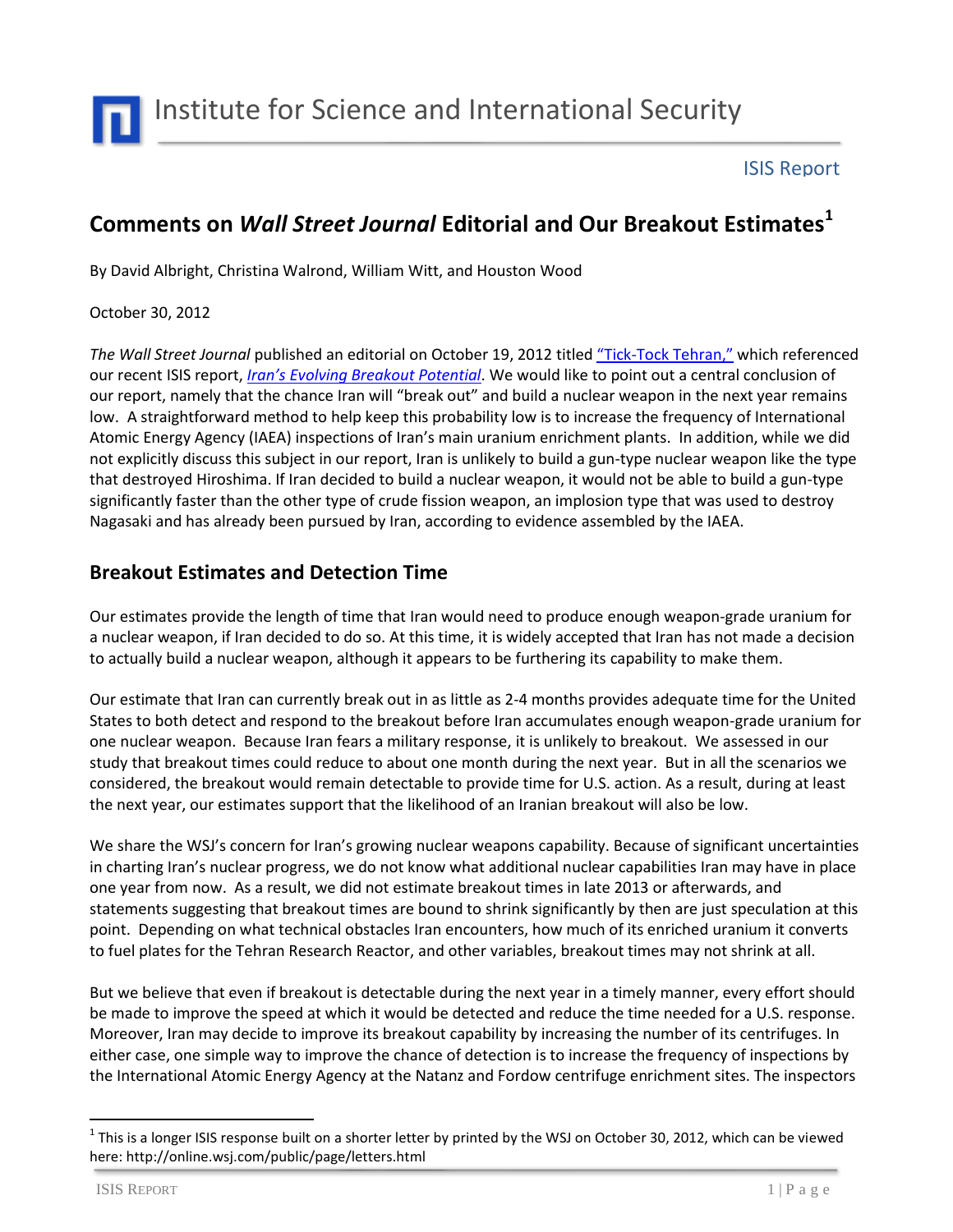are the most credible witnesses to Iran's activities at these sites. Currently, inspections occur on average about once every two weeks, and some of them are unannounced. The IAEA can increase the frequency of both regular and unannounced inspections, improving the likelihood of prompt breakout detection. If the inspection frequency became weekly—even if the Iran were to increase its number of centrifuges significantly compared to current quantities--the chance of detecting a breakout would be at least as good as, or even better than, it is today. If breakout times do in fact shorten in late 2013, more frequent IAEA inspections would help maintain early detection capabilities. There would be sufficient time for a response before Iran would accumulate enough weapon-grade uranium for a nuclear weapon, thereby ensuring that breakout at Natanz and Fordow would remain a risky proposition.

This approach cannot substitute for a solution to the Iranian nuclear crisis, and in the longer term Iran can pursue other paths to the bomb that can be difficult to detect in a timely manner. For example, we, like many governments, currently assess that Iran is unlikely to have a secret centrifuge plant able to produce significant amounts of enriched uranium. Iran has said that it wants to build new centrifuge plants and has stated that it feels no obligation to tell the IAEA until a plant is essentially finished. Thus, ISIS has estimated that in 2014 Iran could succeed in building a secret centrifuge plant without it being declared to the inspectors or detected by intelligence agencies. At this plant, it could secretly produce weapon-grade uranium in what is often called a "sneak-out" to nuclear weapons, This is a worst-case assessment, and Western intelligence agencies may in fact detect this plant, as they detected the secret Fordow enrichment plant in 2009, well before it became operational. Fordow's exposure crippled Iran's ability to use the now IAEA-inspected site in a sneak-out. But as Iran's capabilities expand, its ability to build and outfit secret centrifuge sites will also grow. Thus, finding a solution during the next year is a priority. But at the same time, increasing Iran's hesitation to break out remains a critical priority for preventing an Iranian nuclear weapon, while allowing the chance for other remedies to bear fruit.

## **Gun-Type Design Unlikely**

Our report also notes that were Iran to accumulate enough weapon-grade uranium for a nuclear weapon, it would still need more time to build one. According to the report, "Iran would need many additional months to manufacture a nuclear device suitable for underground testing." It would need "even longer to make a reliable warhead for a ballistic missile." The WSJ editorial offers a crude gun-type bomb of the type that destroyed Hiroshima as a way for Iran to save time in building the nuclear weapon, compared to building the conceptually more difficult implosion-type design. However, we assess that gun-type nuclear weapons are an unlikely choice for Iran and in any case will not save it a significant amount of time in fielding a nuclear device for an underground test aimed at establishing a nuclear weapon status or a deliverable nuclear weapon able to fit on a ballistic missile.

The biggest weakness of choosing a gun-type design is that Iran would need double the amount of weapongrade uranium compared to that needed for an implosion-type design, increasing the time to breakout and accumulating sufficient weapon-grade uranium for one weapon from at least 2-4 months to at least 4-8 months. This doubling reflects the design of first generation gun-type devices, which are highly inefficient. The South African gun-type design contained about 55 kilograms of weapon-grade uranium. The Hiroshima bomb, called Little Boy, required 64 kilograms of uranium enriched on average to about 80 percent. The first two South African gun-type devices also held 80 percent enriched uranium, reflecting the difficulty, like the early U.S. enrichment program, of achieving 90 percent enriched uranium. However, the lower enrichment does not affect breakout times significantly.

Although gun-type fission devices are conceptually easier to design and develop than the implosion-type, they too can pose challenging engineering problems if a reliable explosive device with a significant yield is sought. Weaponizing one for a ballistic missile is possible but poses several additional difficulties that Iran would need to overcome.